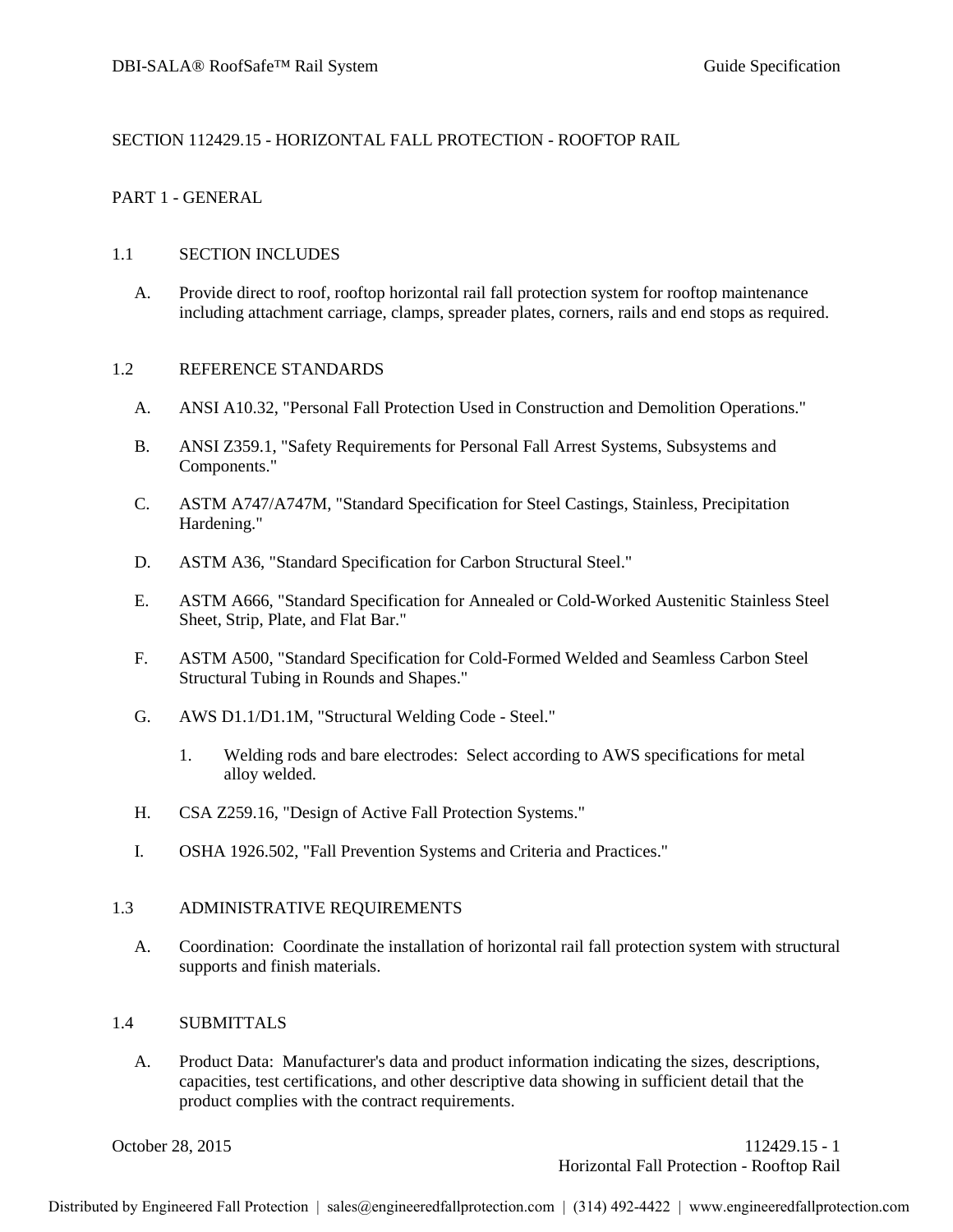- B. Shop Drawings: For fabrication showing the complete fall protection system. Layout drawings of each system in relation to the supporting structure indicating the locations of properly labeled components.
- C. Furnish proof of installer's certification approval by manufacturer in the form of the installer's current certificate issued by the manufacture.
- D. Designer's Qualifications Statement.
- E. Systems Manual:
	- 1. Maintenance Procedures: Including parts list and maintenance requirements for all equipment.
	- 2. Operation Procedures: Indicating proper use of equipment for safe operation of the systems.
	- 3. Manufacturer's catalog data indicating the sizes, descriptions, capacities, test certifications, and other descriptive data showing sufficient detail that the product complies with the contract requirements.
- F. Record Documents: Include a copy of Record Drawings in the systems manual.
- G. Warranty: Submit manufacturer warranty and ensure that forms have been completed in Owner's name and registered with manufacturer.
- H. Delegated-Design Submittal: For fall protection system, including analysis data signed and sealed by the qualified professional engineer responsible for their preparation.

## 1.5 QUALITY ASSURANCE

- A. Perform design under direct supervision of a Professional Engineer experienced in design of this type of work and licensed in the [**State**] [**Commonwealth**] [**Province**] of <**insert name of state, commonwealth, or province**>.
- B. Install fall protection system by manufacturer's authorized, trained, and certified personnel.

## 1.6 DELIVERY, STORAGE, AND HANDLING

- A. Deliver materials in manufacturer's original unopened packaging.
- B. Store materials in original protective packaging.
- C. Prevent soiling, physical damage, or moisture.

## 1.7 PROJECT CONDITIONS

A. Coordinate layout and installation of framing and reinforcements for fall protection system anchors.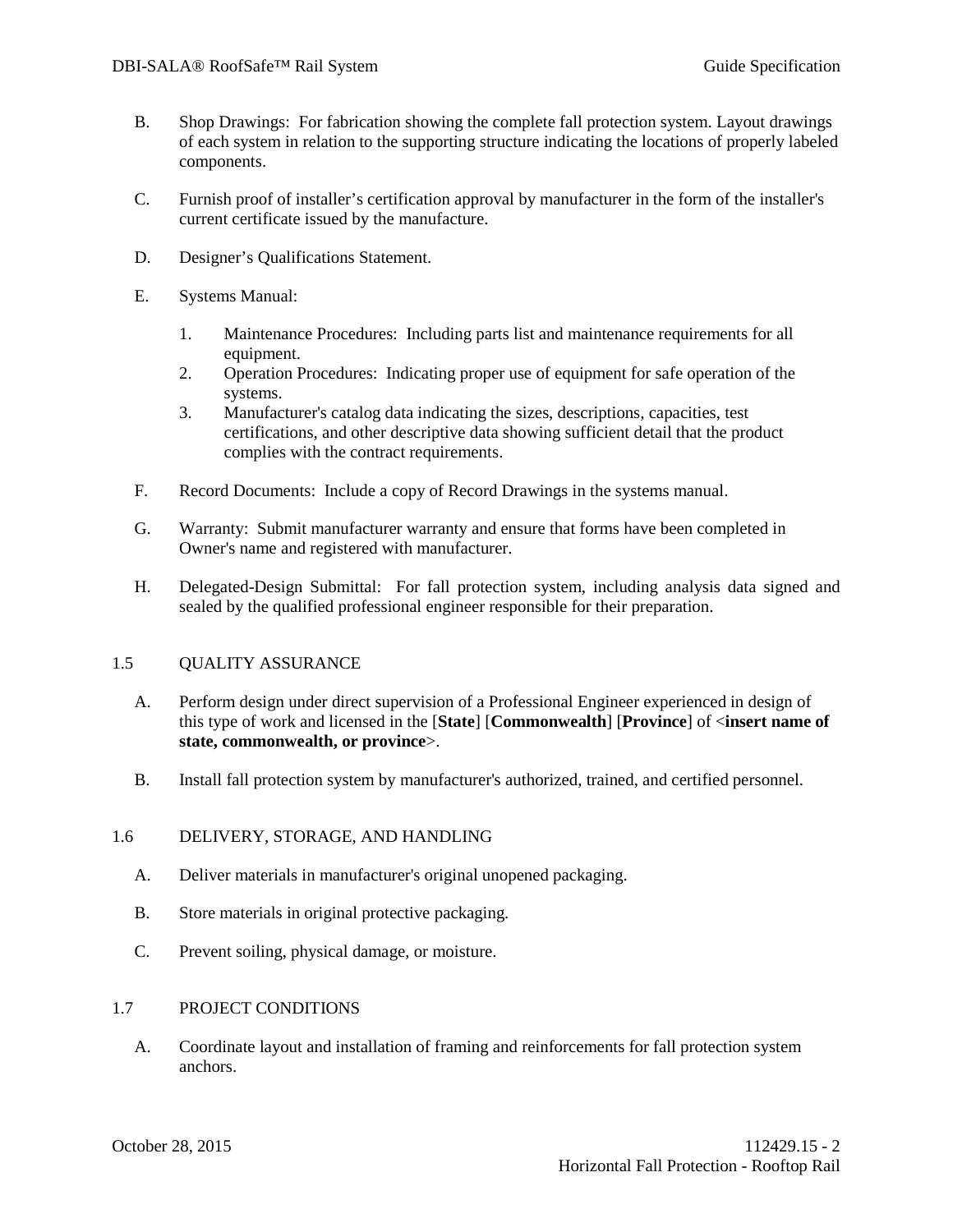#### 1.8 WARRANTY

- A. Correct defective Work within a one year period after Date of Substantial Completion.
- B. Provide lifetime manufacturer warranty.

# PART 2 - PRODUCTS

## 2.1 MANUFACTURERS

- A. Basis of Design Product: Subject to compliance with requirements, provide 3M Fall Protection; DBI-SALA® RoofSafe™ Rail System.
- B. Substitutions: Not Permitted
- C. Source Limitation: Obtain fall protection system and components from a single manufacturer.

# 2.2 SYSTEM DESCRIPTION

A. Allow users to walk uninterrupted the entire length of the system and provide secure anchorage to arrest a fall.

## 2.3 PREFORMANCE REQUIREMENTS

- A. Delegated Design: Engage a qualified professional engineer, as defined in Section 014000 "Quality Requirements," to design fall protection system.
- B. Structural Performance: Fall protection systems shall withstand the effects of loads and stresses within limits and under conditions required by [**CSA Z259.16,**] [**ANSI A10.32,**] [**ANSI Z359.1,**] [**and**] [**OSHA 1926.502**].
	- 1. Allow for multiple users, based on required system calculations.
	- 2. System designed for <insert maximum number of individuals> simultaneous users maximum.
	- 3. Maximum allowable force on rail: 2698 lbs. (12 kN).

## 2.4 COMPONENTS

- A. Clamps: Fall protection manufacturer's standard non-penetrative clamping system, capable of being fitted to a variety of standing seam roof systems.
- B. Spreader Plates: Manufacturer's standard 6082 T6 aluminum plate designed to attach to standing seam or deck with clamps or rivets and used to secure rail where the system is mounted parallel to the crown.
	- 1. Length: As required to accommodate width of standing seams to a maximum of 20 inches (500 mm).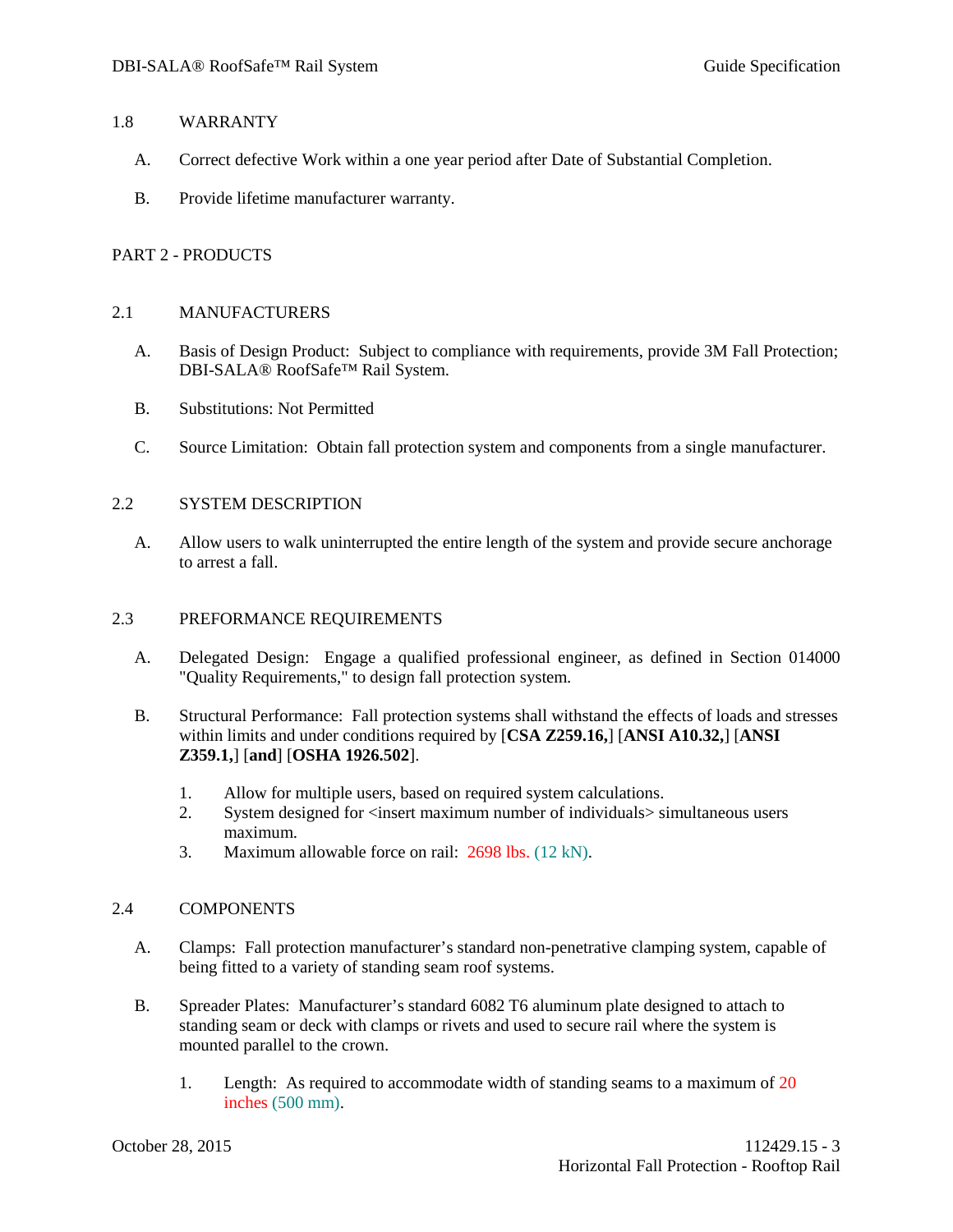- 2. Width: 6.30 inches (160 mm).
- 3. Thickness : 0.13 inch (3.4 mm).
- C. End Stops: Manufacturer's standard extruded [**aluminum**] stops including rubber buffers. Stops secured to rail by [**screws**] [**or**] [**plunger pin**].
- D. Attachment Carriages: Manufacturer's standard aluminum attachment carriage with aluminum, nylon coated wheels. A stainless steel shackle with carabiner hook which pivots for any angle connection.
- E. Rivets: Aluminum, 0.30 inch (7.7 mm) diameter, bulb type, ASTM B221.
- F. Rails: Low profile, 6.3 inches by 1.46 inches (160 mm by 37mm), aluminum rail with flat aluminum anchoring plate extruded as one piece in 9'-10" (3000 mm) lengths.
- G. Fabricated supports: Carbon steel with corrosion resistant finish.
	- 1. Steel Plates, Shapes, and Bars: ASTM A36.
	- 2. Steel Tubing: ASTM A500, Grade B or AISI Type 304 or 316.
	- 3. Welding rods and bare electrodes: Select according to AWS specifications for metal alloy welded.

# 2.5 MATERIALS

- A. Stainless steel: ASTM A666, Type 316.
- B. Aluminum: [**6061**] [**or**] [**6082**] aluminum alloy.
- C. Connectors: Comply with OSHA regulation 1926.502.

## 2.6 FABRICATION

- A. Fabricate anchoring devices as recommended by the manufacturer to provide adequate support for intended use. Shop fabricate required anchorage posts using structural steel with material test certificates for full material traceability.
- B. Welding: AWS structural specification D1.1 by certified welders.
- C. Fabricate joints in a manner to discourage water accumulation.
- D. Finishes:
	- 1. Stainless Steel: Electropolished for corrosion resistance.
	- 2. Structural Steel: Zinc Galvanized for corrosion resistance.
	- 3. Aluminum: [**Anodized**] [**Powder coated**].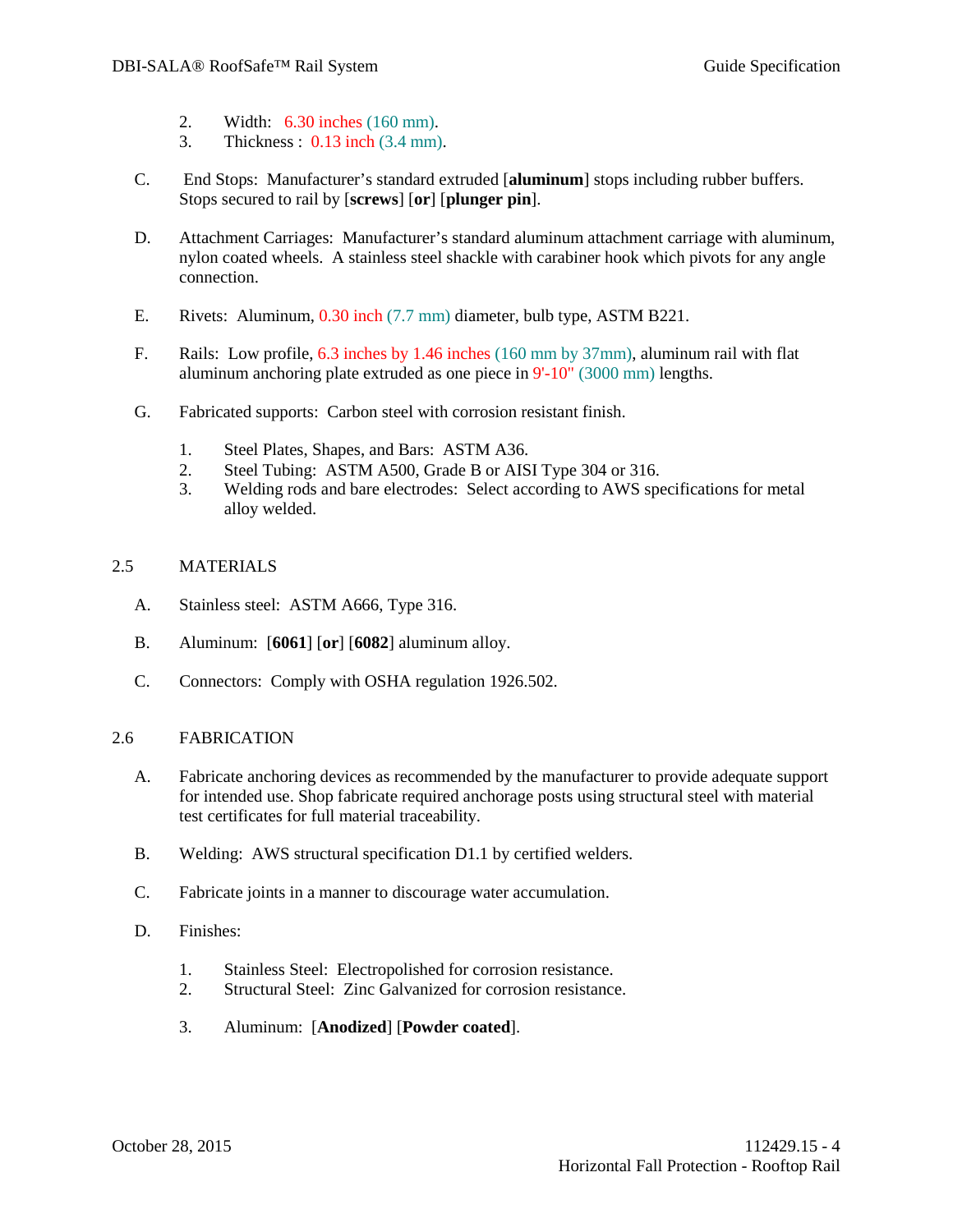#### 2.7 ACCESSORIES

- A. Fasteners: Designed to support a load on the system of 2 times the maximum design load without failure.
- B. Signage: Provide signs and system identification tags.
- C. Flashing: Comply with requirements of Section [**076200 "Sheet Metal Flashing and Trim."**] [**077100 "Roof Specialties."**] [**077200 "Roof Accessories."**] <**insert roofing section number and roofing section title**>
- D. Sealant: Comply with requirements of Section 079200 "Joint Sealants."

# PART 3 - EXECUTION

## 3.1 EXAMINATION

- A. Examine areas and conditions, with Installer present, for compliance with requirements for installation tolerances and other conditions affecting performance of fall protection equipment.
- B. Proceed with installation only after unsatisfactory conditions have been corrected.

#### 3.2 PREPARATION

A. Coordinate location of fall protection equipment indicated to be attached to structural substrate or surface of roofing system, and furnish anchoring devices with templates and diagrams.

## 3.3 INSTALLATION

- A. Install according to approved shop drawings and manufacturer's instructions.
- B. Install anchorage and fasteners in accordance with manufacturer's recommendations to obtain the allowable working loads published in the product literature and in accordance with this specification.
- C. Exposed work shall be true to line and level with accurate angles, surfaces and with straight square edges. Coordinate anchorage system with supporting structure.
- D. Do not load or stress system until materials and fasteners are properly installed and ready for service.
- E. Do not use until trained in the use of the system.

## 3.4 FIELD QUALITY CONTROL

A. Provide manufacturer's certified installer to inspect installed fall protection system.